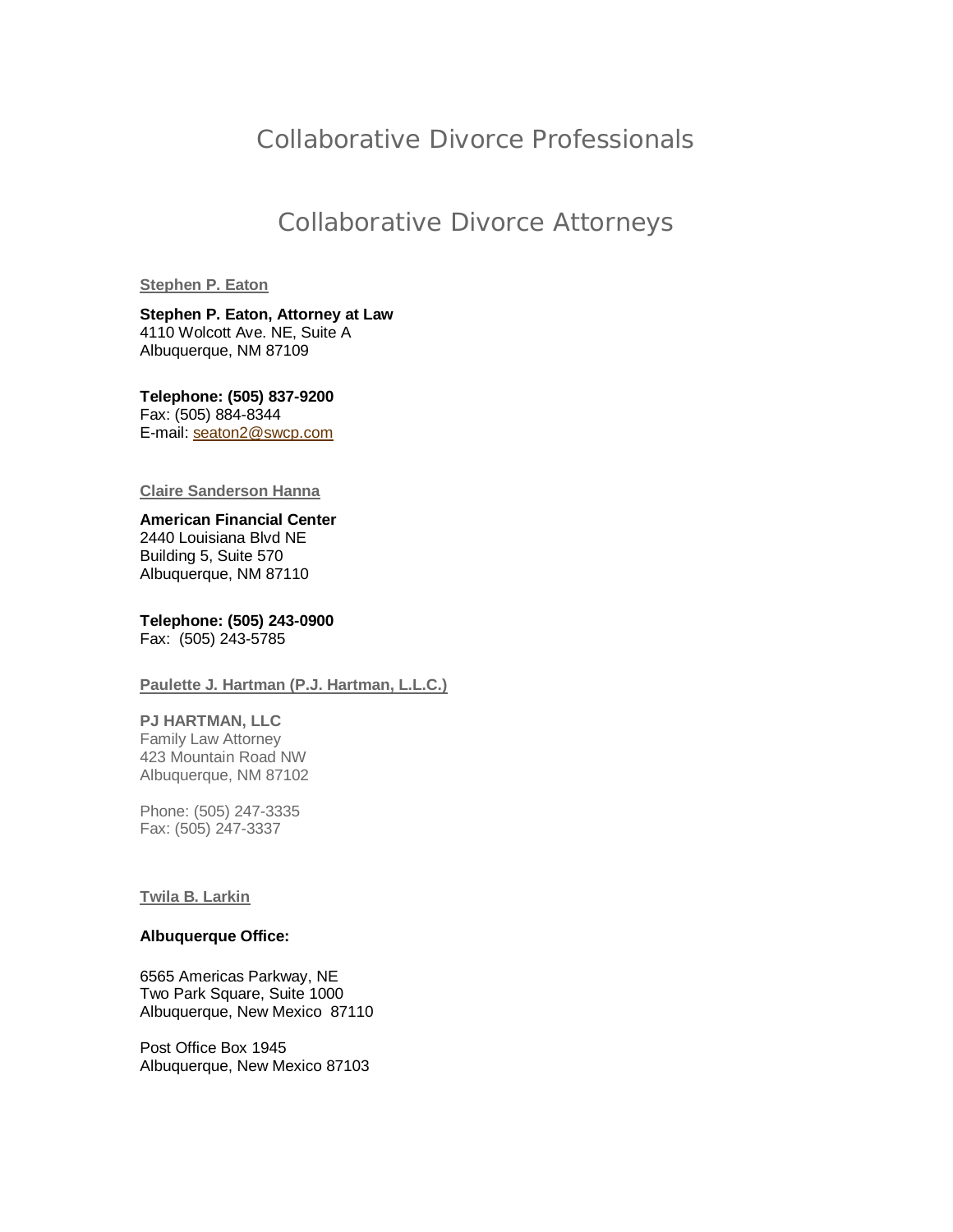**Telephone: (505) 883-2500** FAX (505) 888-6565

#### **Santa Fe Offices:**

317 Paseo de Peralta Santa Fe, New Mexico 87501

Post Office Box 2187 Santa Fe, New Mexico 87504

**Telephone: (505) 988-5521** Fax (505) 982-5297

324 Paseo de Peralta Santa Fe, New Mexico 87501

Post Office Box 2187 Santa Fe, New Mexico 87504

**Telephone: (505) 986-5554** Fax (505) 983-2734

#### **Les W. Sandoval**

Les W. Sandoval Law Office 202 Central Ave SE, Suite A-100 Albuquerque, NM 87102

**Telephone: (505)299-9140**

**Brian L. Shoemaker, JD**

http://www.shoelawfirm.com/

# Collaborative Financial Specialists

**Jerome Johnson, CPA, CVA**